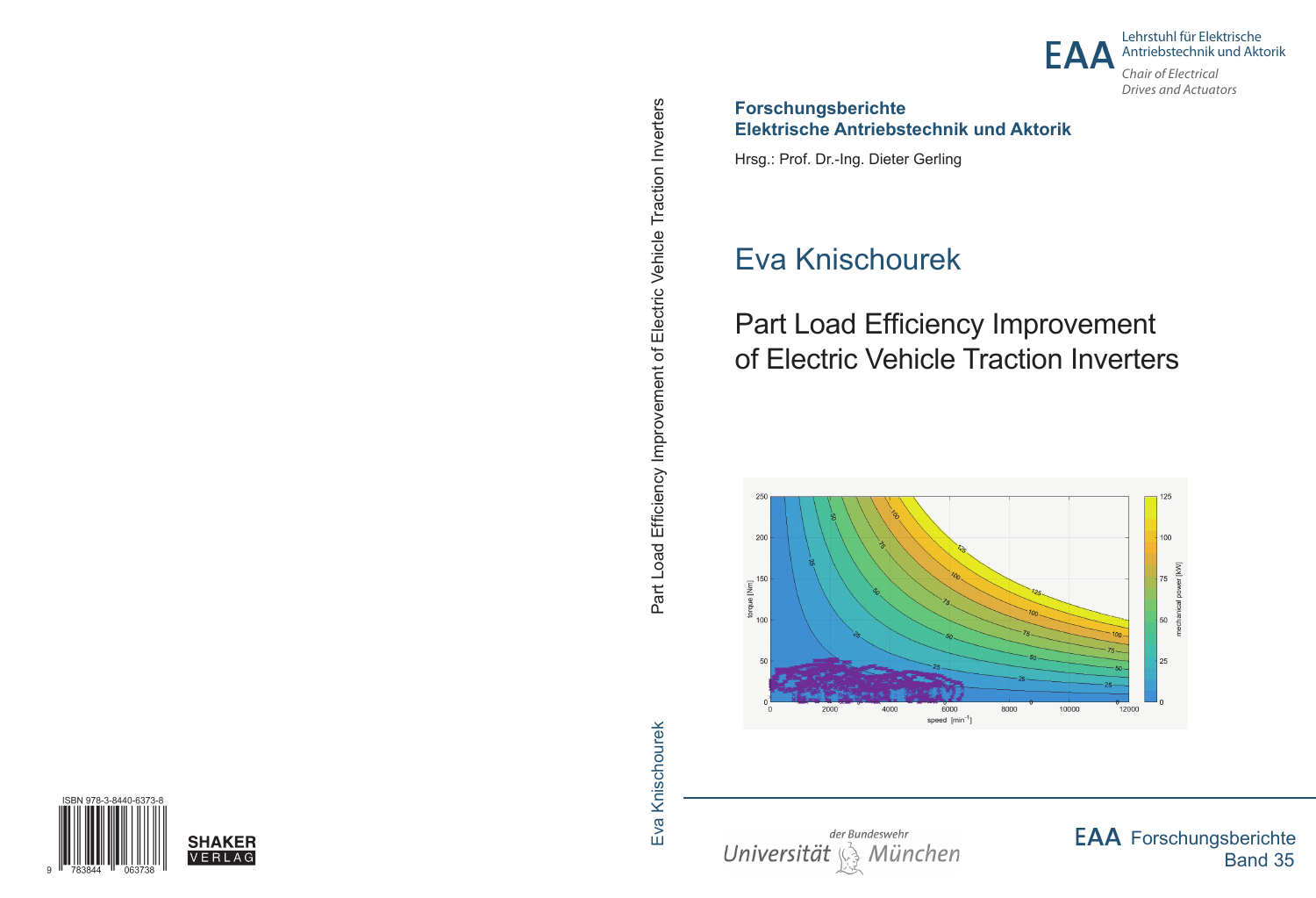## **Part Load Efficiency Improvement of Electric Vehicle Traction Inverters**

#### **Eva Verena Knischourek**

Vollständiger Abdruck der von der Fakultät für Elektro- und Informationstechnik der Universität der Bundeswehr München zur Erlangung des akademischen Grades eines

Doktor-Ingenieurs (Dr.-Ing.)

genehmigten Dissertation.

Gutachter:

- 1. Prof. Dr.-Ing. Dieter Gerling
- 2. Prof. Dr.-Ing. Marc Hiller

Die Dissertation wurde am 12.12.2017 bei der Universität der Bundeswehr München eingereicht und durch die Fakultät für Elektro- und Informationstechnik am 20.04.2018 angenommen. Die mündliche Prüfung fand am 10.07.2018 statt.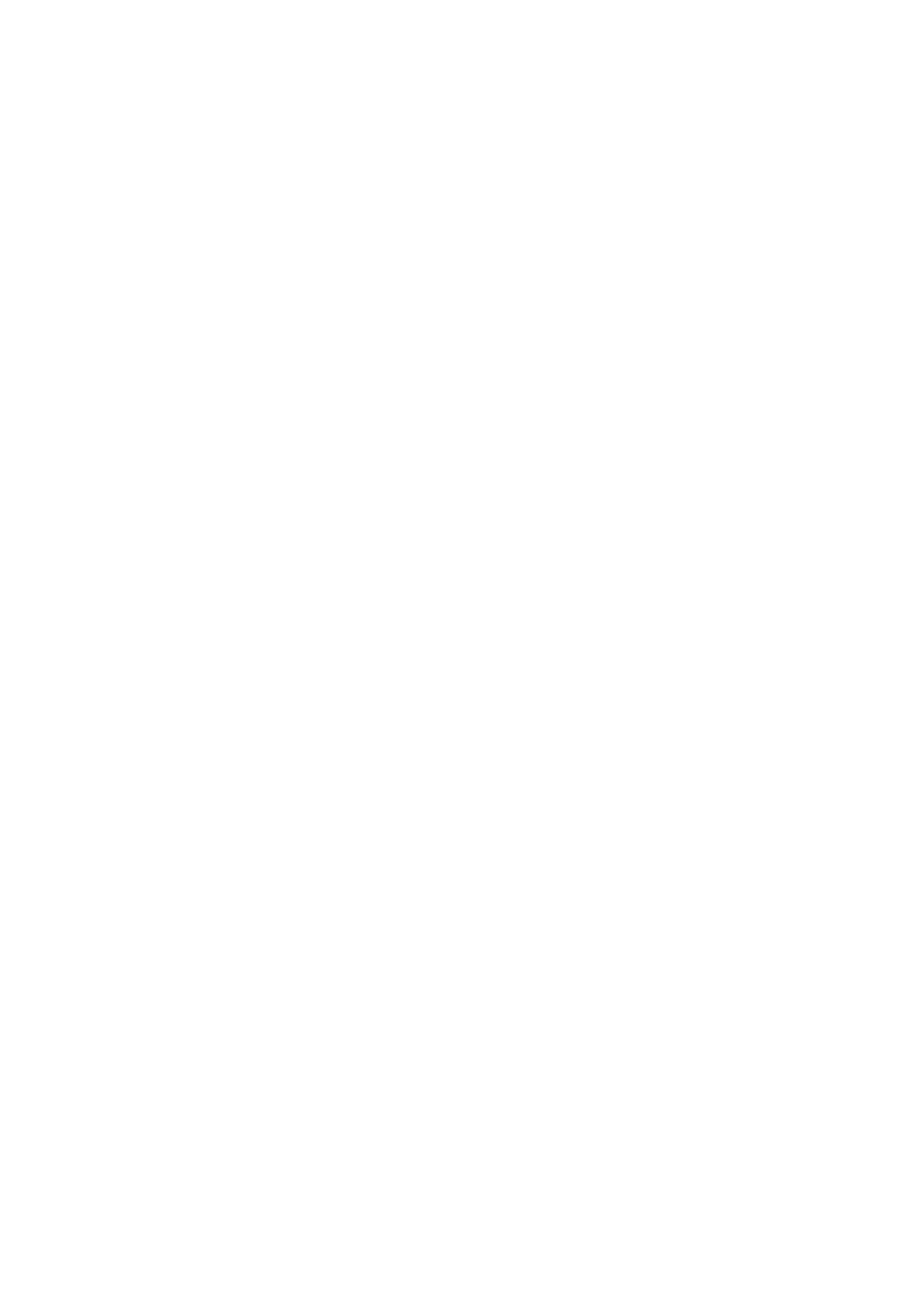Forschungsberichte Elektrische Antriebstechnik und Aktorik

Band 35

**Eva Knischourek**

### **Part Load Efficiency Improvement of Electric Vehicle Traction Inverters**

Shaker Verlag Aachen 2018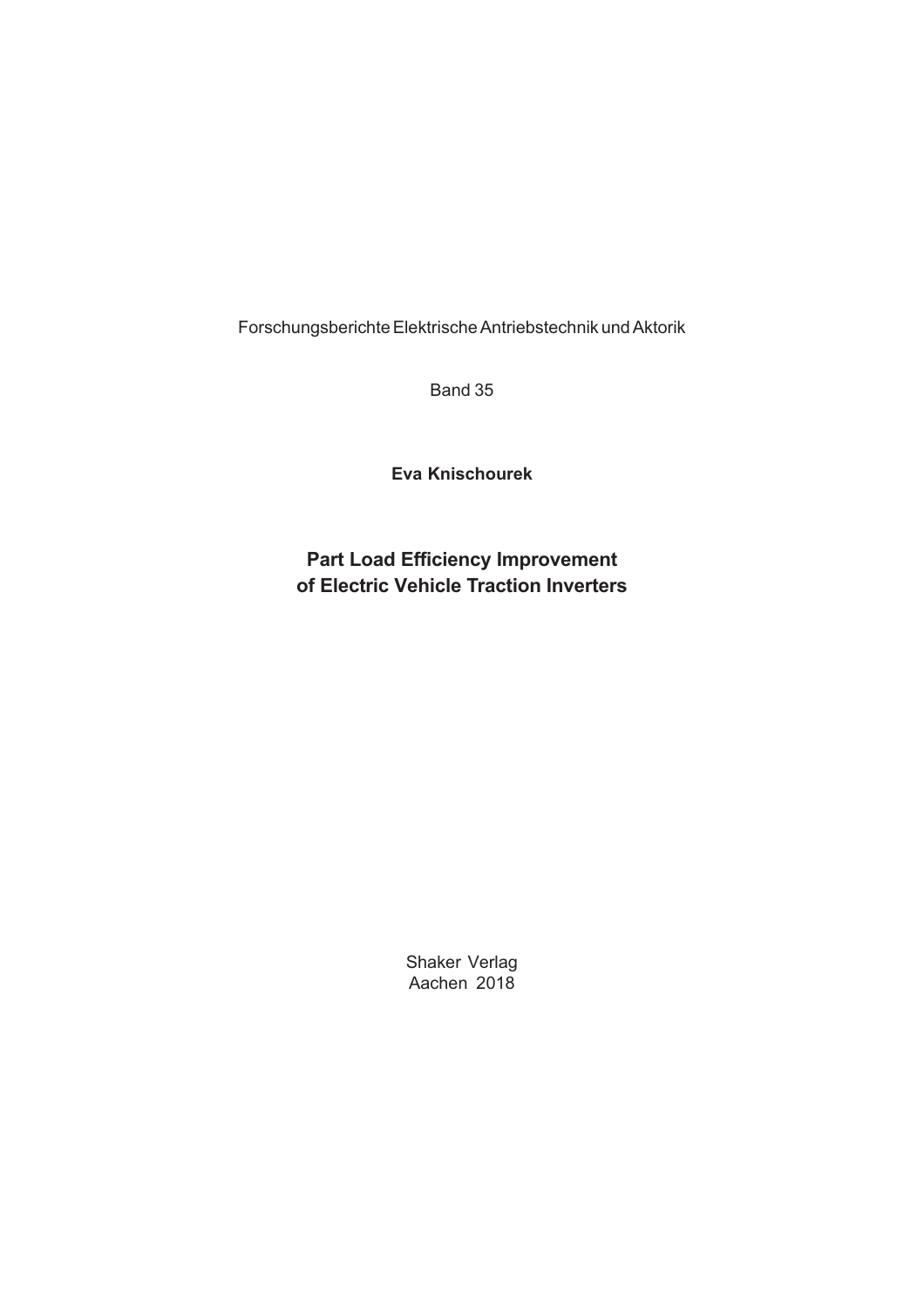#### **Bibliographic information published by the Deutsche Nationalbibliothek**

The Deutsche Nationalbibliothek lists this publication in the Deutsche Nationalbibliografie; detailed bibliographic data are available in the Internet at http://dnb.d-nb.de.

Zugl.: München, Univ. der Bundeswehr, Diss., 2018

Copyright Shaker Verlag 2018 All rights reserved. No part of this publication may be reproduced, stored in a retrieval system, or transmitted, in any form or by any means, electronic, mechanical, photocopying, recording or otherwise, without the prior permission

Printed in Germany.

of the publishers.

ISBN 978-3-8440-6373-8 ISSN 1863-0707

Shaker Verlag GmbH • P.O. BOX 101818 • D-52018 Aachen Phone: 0049/2407/9596-0 • Telefax: 0049/2407/9596-9 Internet: www.shaker.de • e-mail: info@shaker.de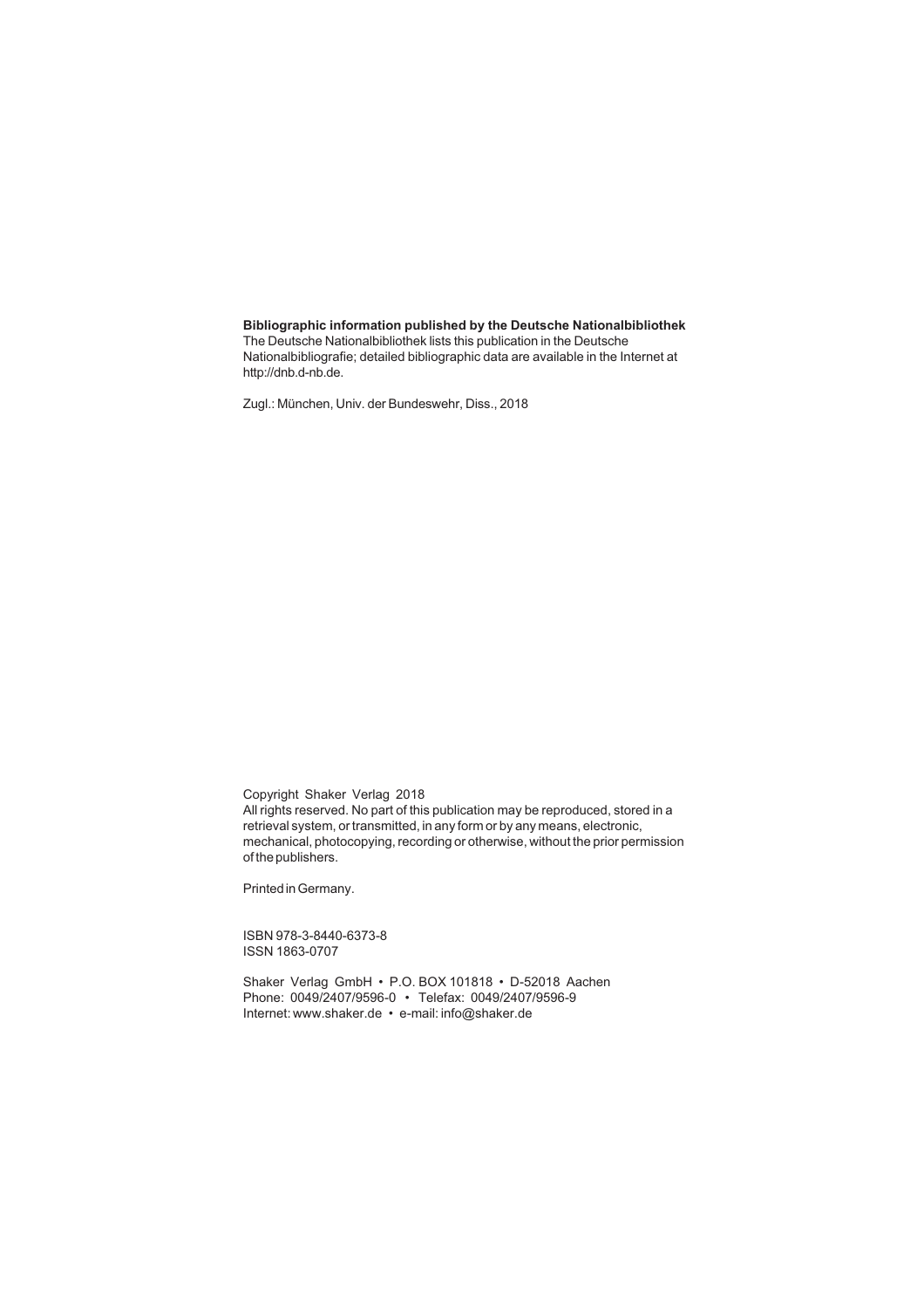Für Mama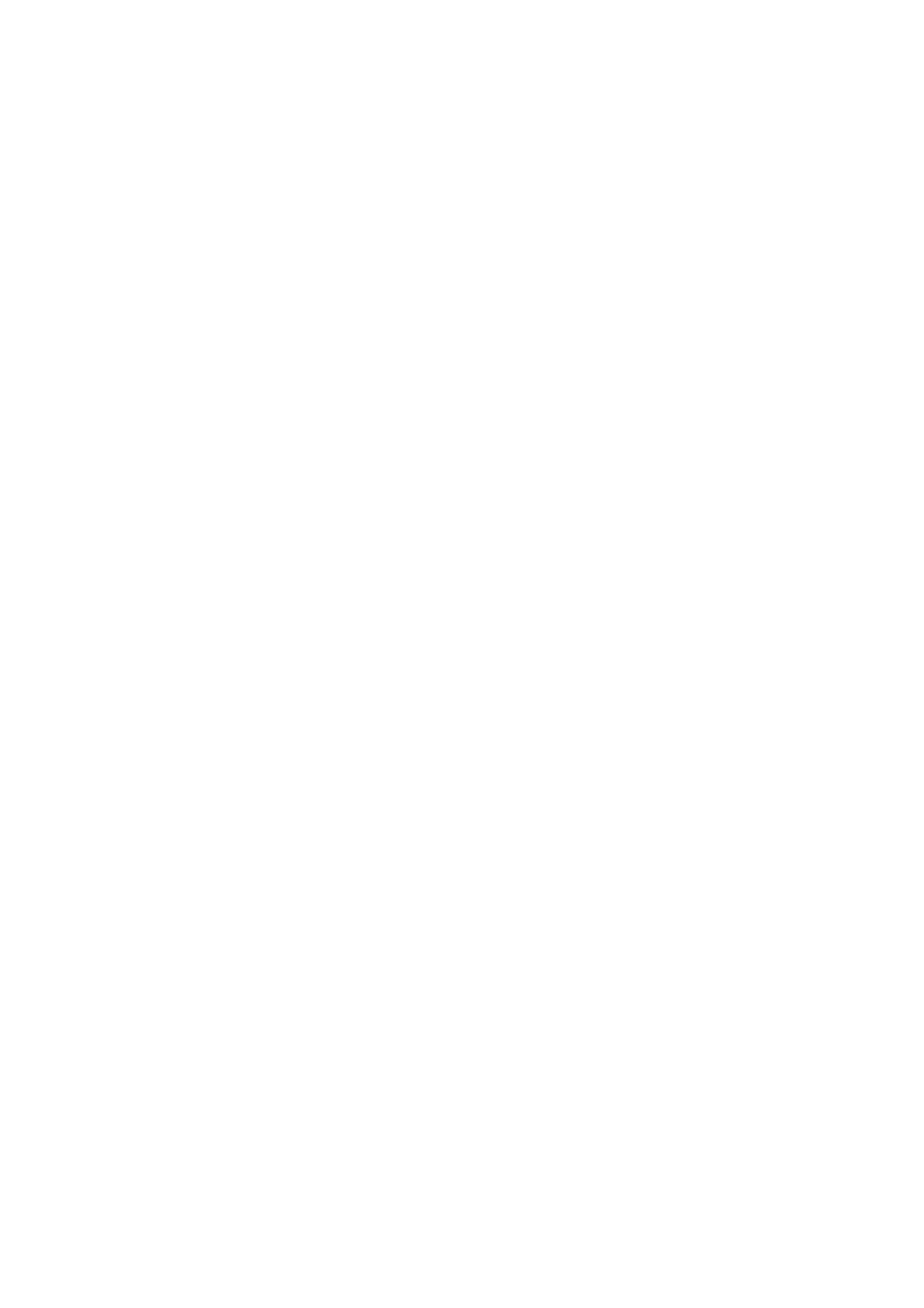## Danksagung

Diese Arbeit entstand während meiner Zeit am Lehrstuhl für Elektrische Antriebstechnik und Aktorik der Universität der Bundeswehr in Neubiberg. In den Jahren die ich mit der Anfertigung dieser Arbeit verbracht habe, konnte ich auf die Unterstützung einiger Personen zählen, die ich hier explizit erwähnen möchte.

Großer Dank gebührt Herrn Gerling für die Chance diese Arbeit an seinem Lehrstuhl anzufertigen, die geduldige fachliche und persönliche Unterstützung und die Gelegenheit das Institut auch abseits der fachlichen Themen zu unterstützen und zu gestalten. Ebenfalls möchte ich Herr Prof. Marc Hiller für die Anfertigung des Zweitgutachtens und das fachliche und inhaltliche Feedback danken.

Auch andere Institutsmitglieder waren für meine Arbeit von großer Hilfe. Ich möchte Jochen und Rita Köbler für die organisatorische Unterstützung danken und dafür dass sie mir, auch für persönliche Dinge, immer zur Seite standen. Genauso danke an Hans Mayer der mir bei der Abwicklung des Promotionsverfahrens geholfen hat. Fachliche Unterstützung bekam ich von vielen Personen, insbesondere möchte ich Benno Lange und Harald Hofmann danken, dass sie immer bereit waren ihr schier unerschöpfliches Know-How mit mir zu teilen und ich sehr viel von ihnen lernen durfte. Ebenso geht ein großes Dankeschön an die Werkstatt und das Labor-Team auf die ich mit Fragen immer zugehen durfte. Bei Klaus Mühlbauer möchte ich mich dafür bedanken, die Vorarbeit für diese Arbeit geleistet zu haben und mich in der Weiterentwicklung des Themas immer fachlich und mit vielen Ratschlägen zu unterstützen, auch aus der Ferne. Ganz ausdrücklich möchte ich mich auch bei den Damen des Lehrstuhls bedanken, allen voran Lara Nollau, Elvisa Islamagic und Rita Köbler. Ihre Unterstützung bei organisatorischen, persönlichen und vielen anderen Dingen waren eine großartige Hilfe und Stütze für mich.

Natürlich gab es auch in meinem privaten Umfeld viele Personen auf die ich die Jahre über zählen konnte. Ich möchte meinen Schwestern Anja und Beate mit ihren Familien danken für ihr Interesse an meiner Arbeit und auch die ein oder andere Ablenkung vom Schreib-Stress. Ohne meinen Freund Max und seinen unermüdlichen Ansporn und Ehrgeiz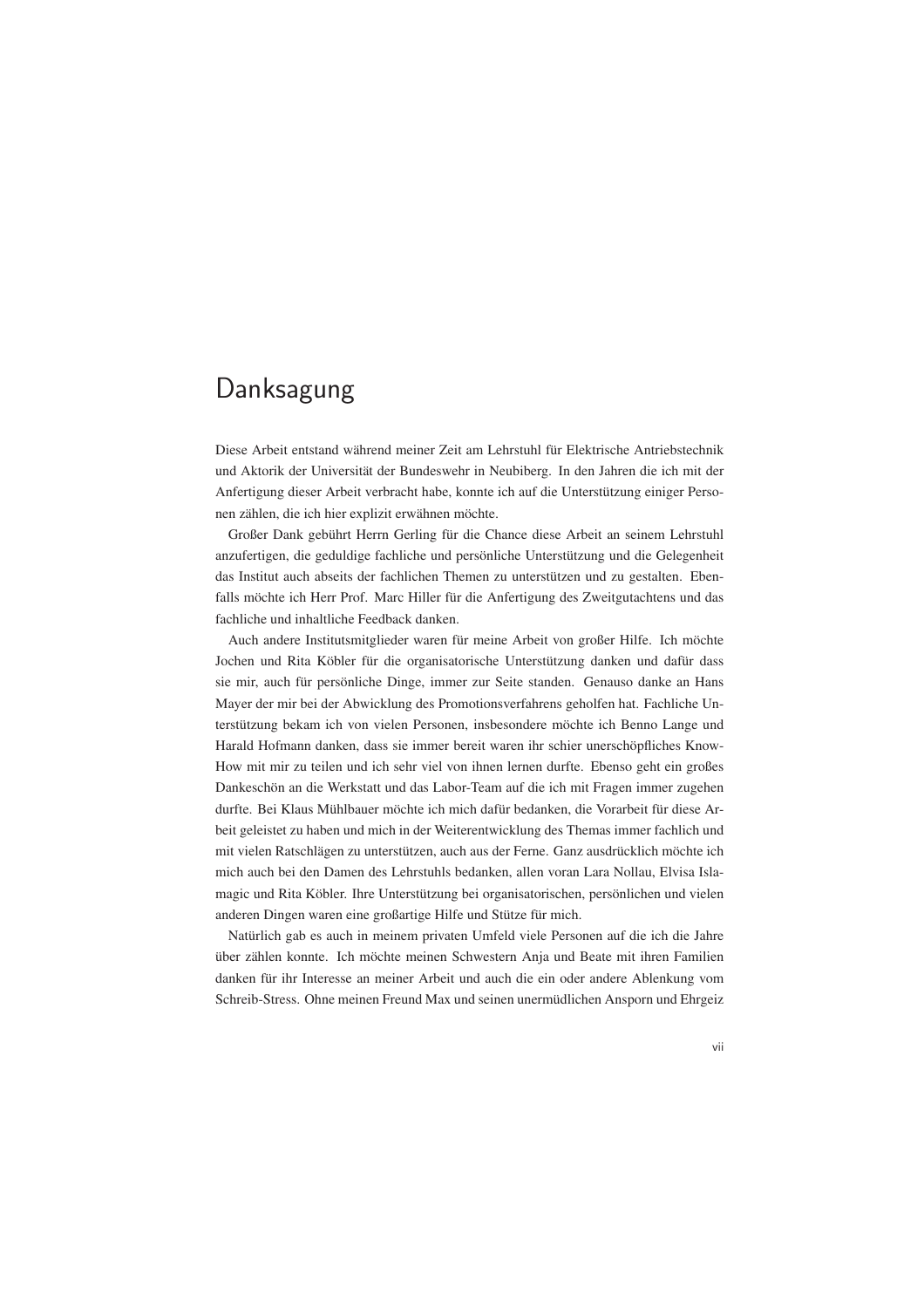wäre diese Arbeit nicht zustande gekommen, wofür ich mich ganz besonders bedanken möchte. Gleiches gilt für meine Schwiegereltern Sabine und Peter die den Fortschritt meiner Arbeit stets mit große Interesse verfolgt haben. Zu guter Letzt möchte ich mich bei meinen Eltern Christa und Heinz für ihre Unterstützung und Motivation nicht nur während der letzten Jahre bedanken. Ohne sie wäre ich nicht da, wo ich heute stehe und hätte einige Dinge, auf die ich heute zurückblicken darf nicht erreicht.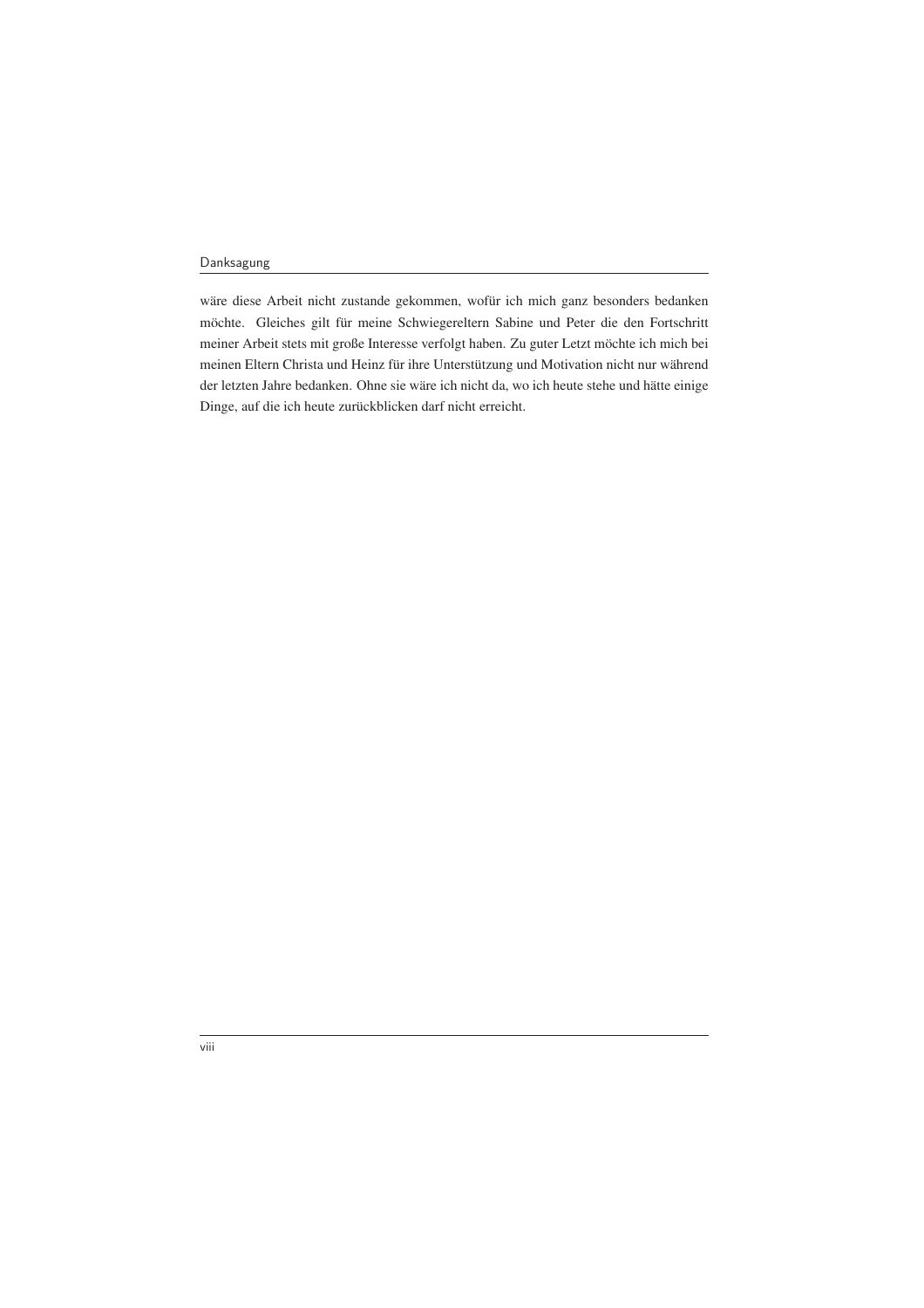## Abstract

This work deals with resent research activities regarding electric drives for automotive applications. Special focus lies on improving the drive's efficiency especially the power electronics inverter. At part load operation, which is most relevant for electric vehicles, considerable potential for efficiency optimization and reduction of power dissipation in the electric drive components exists.

Various approaches to improve inverter efficiency are introduced: reducing the switching frequency, changing system parameters such as DC-link voltage and adapting the active chip area. Focusing on the latter method a new approach to changing the active chip area of semiconductor devices (IGBTs) during inverter operation is introduced. In order to analyze this approach a unique prototype has been designed which uses several individuallycontrolled half-bridges in parallel per phase. When the drive is operated at part load not all half-bridges are required to drive the electric machine current thus deactivating unnecessary IGBTs can lead to an efficiency benefit by reducing switching losses in inactive chips.

In order to investigate this method and compare various driving cycles several simulation models are presented to estimate drive resistances, the electric machine and electric as well as thermal behavior of the drive inverter. Using these simulation tools driving cycles are analyzed and the impacts of different optimization approaches are evaluated regarding drive efficiency and inverter life time .

In addition to simulating driving cycles experiments using the aforementioned prototype have been conducted and measurement data on inverter efficiency and semiconductor temperature has been obtained. Besides variation of active chip area the other methods of efficiency improvement mentioned above have been analyzed. Measurement results show that varying the number of active transistors during inverter operation does not yield the beneficial effect on inverter losses expected from simulation data. The reason for this lies in the test setup and prototype design. For the electric drive examined in this thesis other options such as reducing the switching frequency are more promising which is explained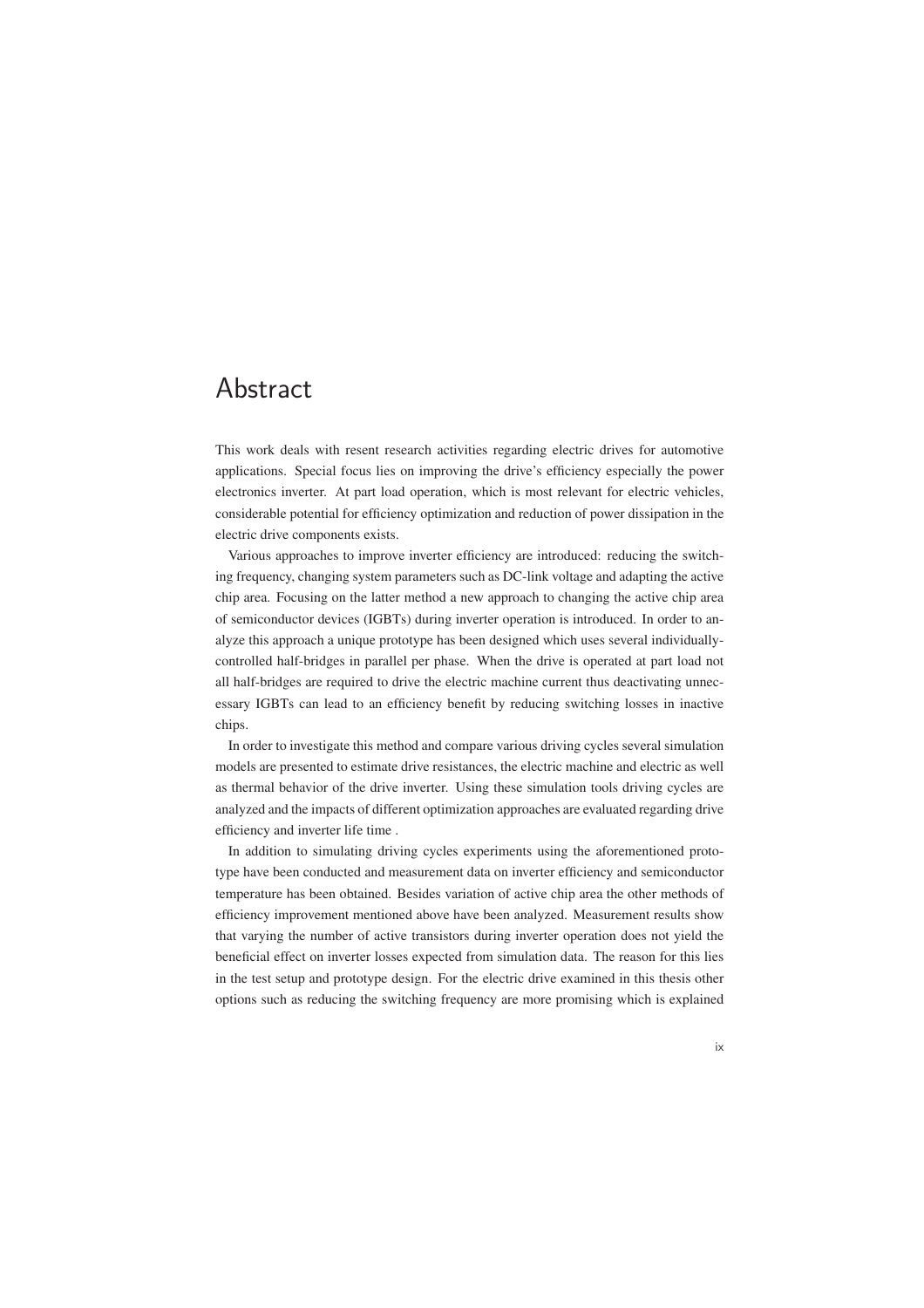in detail in the last chapter of this work. Additionally an outlook on other possibilities to implement the approach of chip area variation with the desired efficiency potential is given.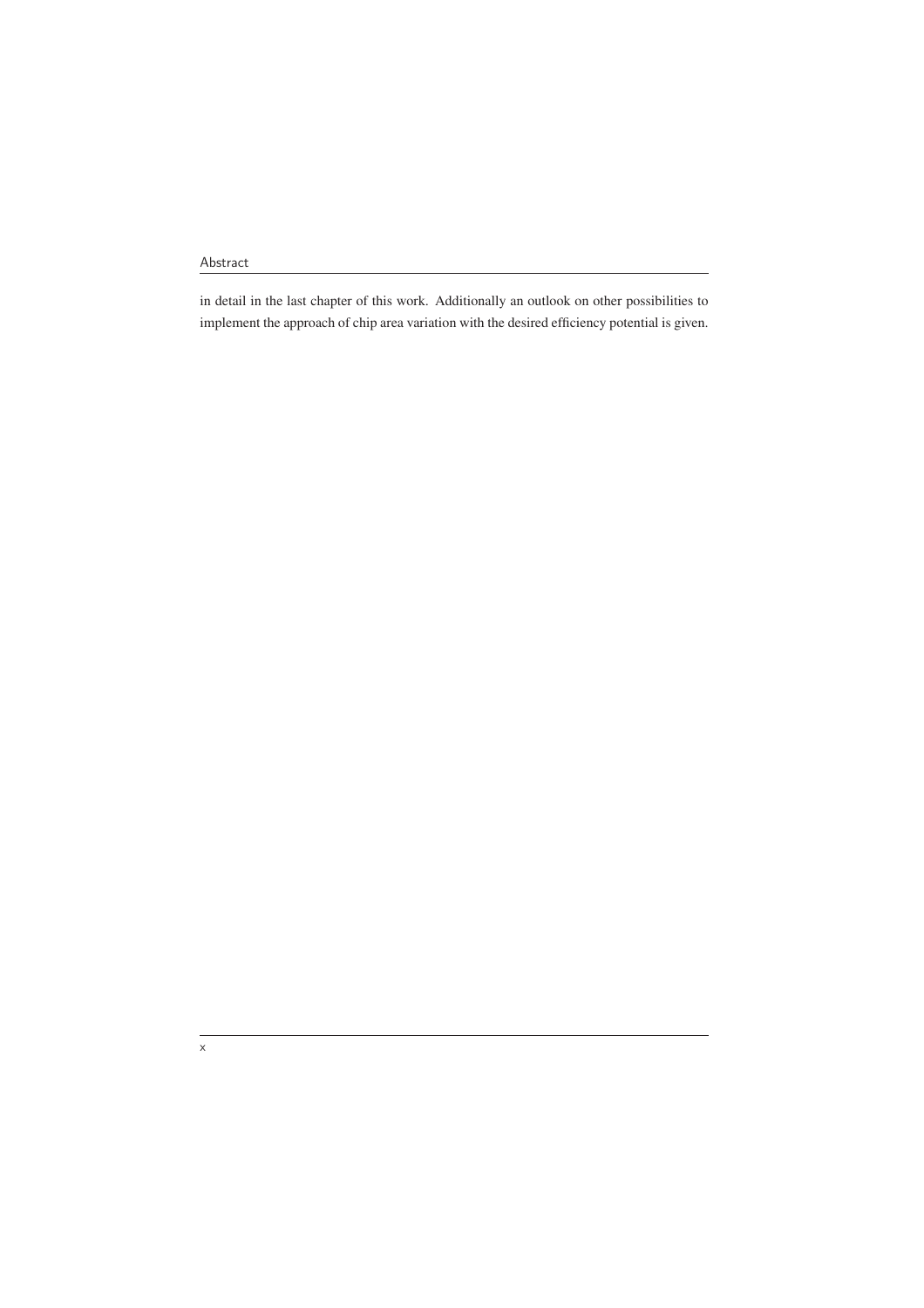# **Contents**

|  | 1. Introduction<br>$\mathbf{1}$        |                                                                                                         |  |  |  |
|--|----------------------------------------|---------------------------------------------------------------------------------------------------------|--|--|--|
|  |                                        | $\overline{2}$                                                                                          |  |  |  |
|  |                                        | 3                                                                                                       |  |  |  |
|  |                                        | 5                                                                                                       |  |  |  |
|  | 7<br>2. Inverter Fundamentals          |                                                                                                         |  |  |  |
|  |                                        | $\overline{7}$                                                                                          |  |  |  |
|  |                                        | $7\phantom{.0}$                                                                                         |  |  |  |
|  |                                        | 18<br>2.1.2. Drive Inverter Topology $\ldots \ldots \ldots \ldots \ldots \ldots \ldots \ldots \ldots$   |  |  |  |
|  |                                        | 23                                                                                                      |  |  |  |
|  |                                        | 26                                                                                                      |  |  |  |
|  |                                        | 26                                                                                                      |  |  |  |
|  |                                        | 27<br>2.2.2. Failure Mechanisms $\ldots \ldots \ldots \ldots \ldots \ldots \ldots \ldots \ldots \ldots$ |  |  |  |
|  |                                        | 27                                                                                                      |  |  |  |
|  | 31<br>3. Improving Inverter Efficiency |                                                                                                         |  |  |  |
|  |                                        | 31                                                                                                      |  |  |  |
|  |                                        | 31                                                                                                      |  |  |  |
|  |                                        | 32                                                                                                      |  |  |  |
|  |                                        | 32                                                                                                      |  |  |  |
|  |                                        | 33                                                                                                      |  |  |  |
|  |                                        | 33                                                                                                      |  |  |  |
|  |                                        | 38                                                                                                      |  |  |  |
|  |                                        | 43                                                                                                      |  |  |  |
|  |                                        | 44                                                                                                      |  |  |  |
|  |                                        | 45                                                                                                      |  |  |  |
|  |                                        | 49<br>4. Electric Vehicle Simulation                                                                    |  |  |  |
|  |                                        | 49                                                                                                      |  |  |  |
|  |                                        | 50                                                                                                      |  |  |  |
|  |                                        | 51                                                                                                      |  |  |  |
|  |                                        | 56                                                                                                      |  |  |  |
|  |                                        | 60                                                                                                      |  |  |  |